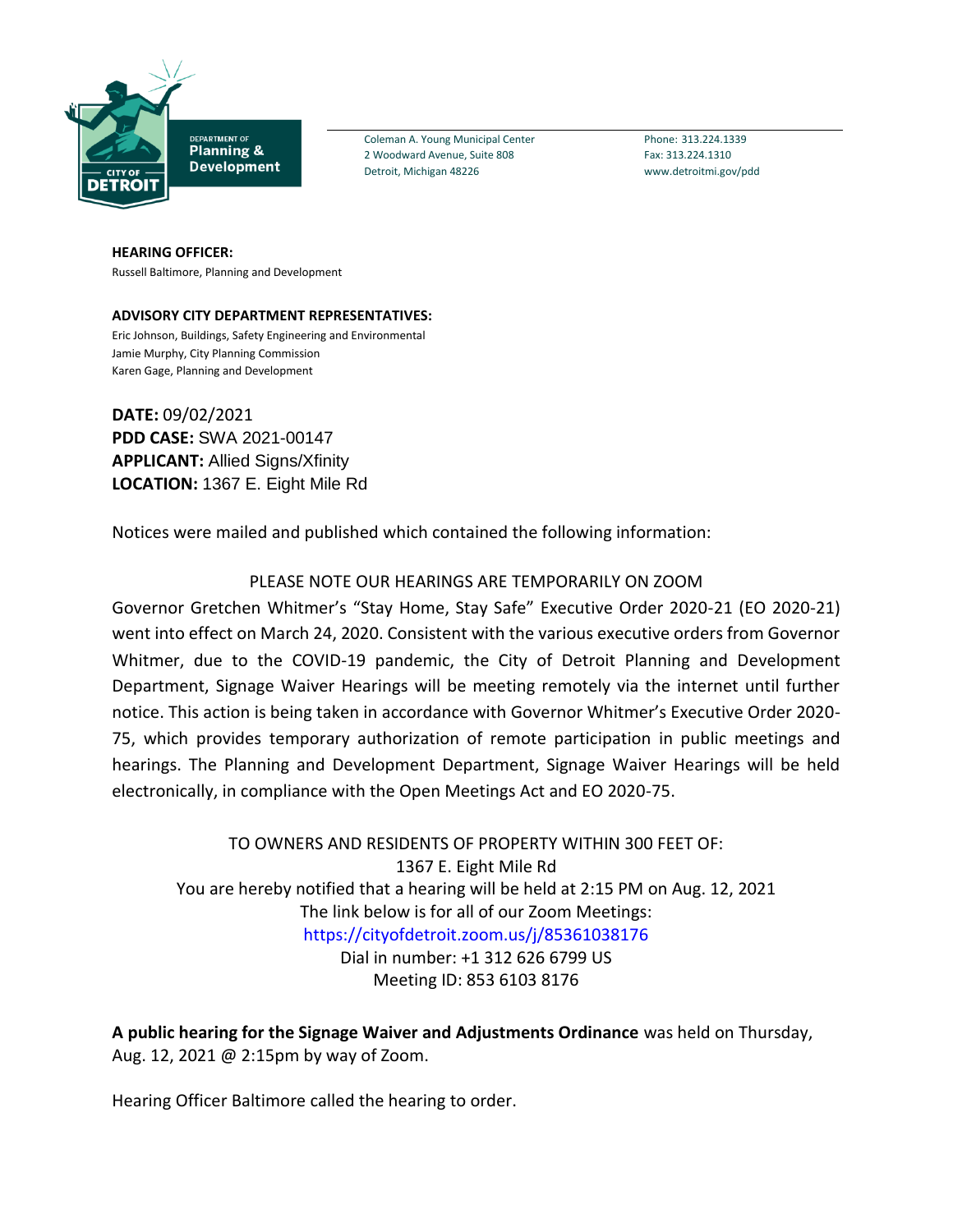### **ADVISORY CITY DEPARTMENT REPRESENTATIVES PRESENT:**

Jamie Murphy, City Planning Commission Greg Moots, Planning and Development Karen Gage, Planning and Development

#### **Summary of the proposed signage:**

A 6 sq. ft, illuminated blade sign for an Xfinity store.

**Summary of the Waiver request, including citation and the extent to the sign does not met the regulation:** Waive the provisions of Sections 4-4-62(a) and (b) to permit signage to not be applied separately for a corner premises and a limit of 500 sq. ft. of signage / street frontage.

### **I. STATEMENTS FROM THE ADVISORY CITY DEPARTMENT REPRESENTATIVES:**

After review, the proposed signage is in keeping with the spirit of the ordinance. However, it must me noted that the signage contractor installed the proposed signage prior to receipt of a legal construction permit which is in violation of the terms of said signage contractor's license to operate within the City of Detroit.

II. **ARGUMENT FOR THE SIGNAGE WAIVER OR ADJUSTMENT FROM THE APPLICANT: Present from the Applicant:** James Fields and Emily Mahrle from Allied Signs were present on behalf of the owner.

## **III. PUBLIC COMMENTS:**

No Public comments in favor or opposed.

#### **IV. ACTION OF THE HEARING OFFICER:**

# **APPROVED**

We have reviewed the applicant's proposal and find that it although it exceeds the criteria set forth in **Sections 4-4-62(a) and (b),** we find that it does meet the criteria set forth in **Sec. 4-4-64(a).** The size and scale of the overall development warrants a sign for each individual tenant therefore, we hereby approve the application for a 6 sq. ft, illuminated blade sign for this Xfinity store.

## **V. APPEALS OF ADMINISTRATIVE DECISIONS**

For any petition that is approved, approved with conditions, or denied, notice of the opportunity to appeal the decision of the Director of the Planning and Development Department, or the Director's Designee, as authorized by Section 4-4-23 of the Detroit City Code and the deadline by which such appeal must be made, as well as a certificate of the right to appeal in a form acceptable to the Department of Appeals and Hearings within 30 days of receipt of the determination letter.